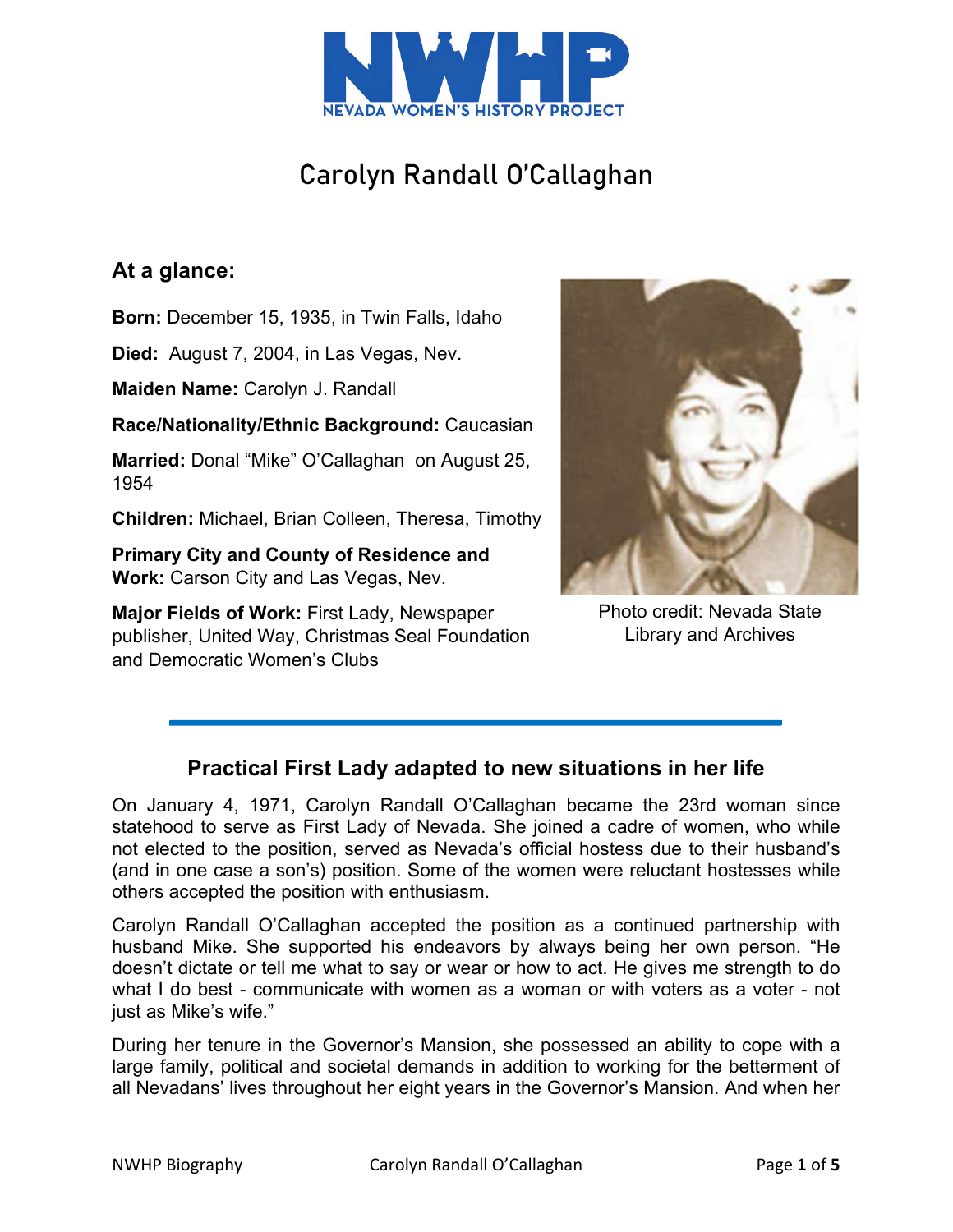time there was done, she moved on to life's next challenge with Mike as newspaper editors.

Carolyn J. Randall was born December 15, 1935, to Claude S. and Marjorie Peabody Randall in Twin Falls, Idaho. She was one of three children including brother Richard and sister Barbara. Her father passed away suddenly in 1941 when Carolyn was just 6 years old. Her mother subsequently remarried and a sister, Harriet, joined the family. Carolyn attended school in Twin Falls and graduated from Twin Falls High School. She then attended the University of Idaho where she met Donal "Michael" O'Callaghan. Their July 1954 engagement led to an August 25 wedding at St. Edward's Catholic Church in Twin Falls, Idaho. After Donal, better known as "Mike" completed his studies, the family headed to Henderson, Nev. where Mike had been offered a job as a teacher at Basic High School. The city of Henderson remained their home until Mike O'Callaghan was elected governor in 1974.

During Carolyn's Henderson years, she had been busy raising five children, Michael, Brian, Colleen, Teresa and Timothy, and was credited with building an addition onto their home when husband Mike was busy with work and didn't have the time. She was an avid golfer, bowler and hunter and was described as an individual who could do anything she set her mind to.

She arrived at the Governor's Mansion with her five children, husband Governor Mike and the family dogs. Her tenure as First Lady of Nevada was that of inclusion. She had a "custom of rising early each morning to serve coffee at the kitchen table and discuss the issues of the day with the mailman, milkman and whomever else might be passing by." In 2004, U.S. Senator Harry Reid, a former student of Mike's at Basic High School, remembered Carolyn as setting an "example for neighborliness. She extended her helping hand to homeless people, hospitals and whatever else was needed. Whether it was Carolyn's husband, her children, her parents or the broader Nevada family, there was no one in this state more consumed with doing good for other people than Carolyn O'Callaghan."

At Halloween, Carolyn O'Callaghan spooked up the mansion and made hundreds of bags of popcorn to give to the trick-or-treaters, according to son Tim O'Callaghan. The tradition grew and grew from around 500 children during the O'Callaghan years to the last Halloween at the Governor's Mansion before COVID when the children and adults numbered in the thousands. Trick-or-treaters come from the surrounding towns of Reno, Minden and Gardnerville to participate in what has become quite a festivity. She also actively participated in the many fund-raising events that First Ladies traditionally engage in: Christmas Seals, United Way, March of Dimes, the Easter Seal Society's numerous blood drives, and events for the Carson Tahoe Auxiliary and her children's school activities. Sandwiched in between were amateur golfing tournaments and occasionally a night out bowling.

In a 1981 interview with Lenita Powers of the *Reno Gazette Journal*, Carolyn reflected back on her First Lady duties in the Governor's Mansion, "I recall lots of problems and stresses at various times but not specific incidents because I never dwelled on it or let it affect my life past that specific moment. I have a basic fondness for people. I guess there were a lot of pressures, but I guess I'm a bit of a romanticist, a bit of a dreamer. If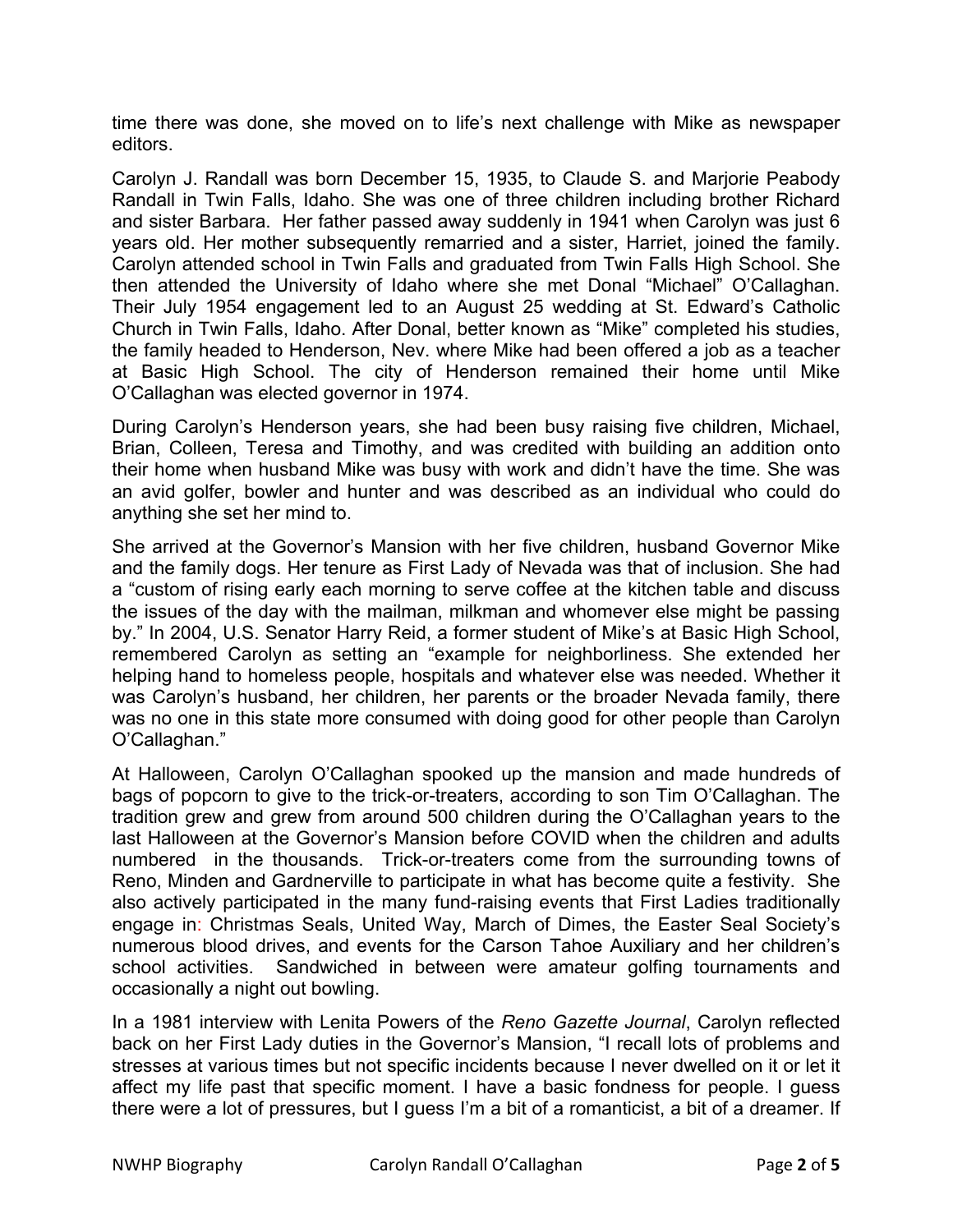you give me a few minutes, I can take a situation that seems absolutely terrible and turn it around to be not so bad. Not that's not being realistic, but maybe that's been my key to survival over the years."

Her husband, Mike, described one of his favorite memories of his wife while serving as governor. During a cold winter in 1971, he was advised about 20 people were protesting his support of the motorcycle helmet law outside his office. "I used to go home at noon, change into my swim trunks, then go swimming in the Carson Hot Springs. When I left at noon, though, the picketers were gone, but when I got home there were picket signs all over the porch And I walked into the kitchen and there were all the picketers having cake and coffee with my wife. She looked at me. And I looked at her, and she said, "'Well, it's cold outside.'" Carolyn O'Callaghan was certainly a pragmatist*,* ready for whatever came her way.

Their return to Henderson was reported in December 1978 by Rollan Melton, a *Reno Gazette-Journal* columnist. "It was Wednesday and along U.S. Highway 95, the big yellow U-Haul zipped past Nevada's frosty interior, south-bound, slowing only for stray cows, slowed only through the small towns along the way. The rented craft was loaded to the gills with the family's household goods, the family's dog, and it was steered by the vehicle's lone occupant. The driver was tall, handsome and red-haired. It was Nevada's First Lady, Carolyn O'Callaghan, barreling' south to 'Vegas where she and Mike are to make a new home after he leaves office Dec. 31."

After leaving the Governor's Mansion, the O'Callaghans returned to Henderson where they purchased the *Henderson News* and the *Boulder City News*, two local newspapers that they published together for over 20 years until 2002.

On March 5, 2004, Mike O'Callaghan died suddenly while at early morning Mass. Carolyn O'Callaghan survived him by just five months. On August 12, 2004, she passed away from surgical complications. Daughter Teresa Duke described their lifelong dedication to each other, "My dad and mom had a true love story. Before he died, he'd come up to her in the kitchen and hug her. Love was always showed in our house."

They are buried in the Southern Nevada Veterans Memorial Cemetery in Boulder City, Nev.

### **Researched and written by Marcia Bernard Cuccaro**

**Posted April 9, 2021** 

### **Sources of Information**

"Carolyn Jean Randall*."* Idaho State Department of Health; Boise*, Idaho Marriage Index, 1961-1968*.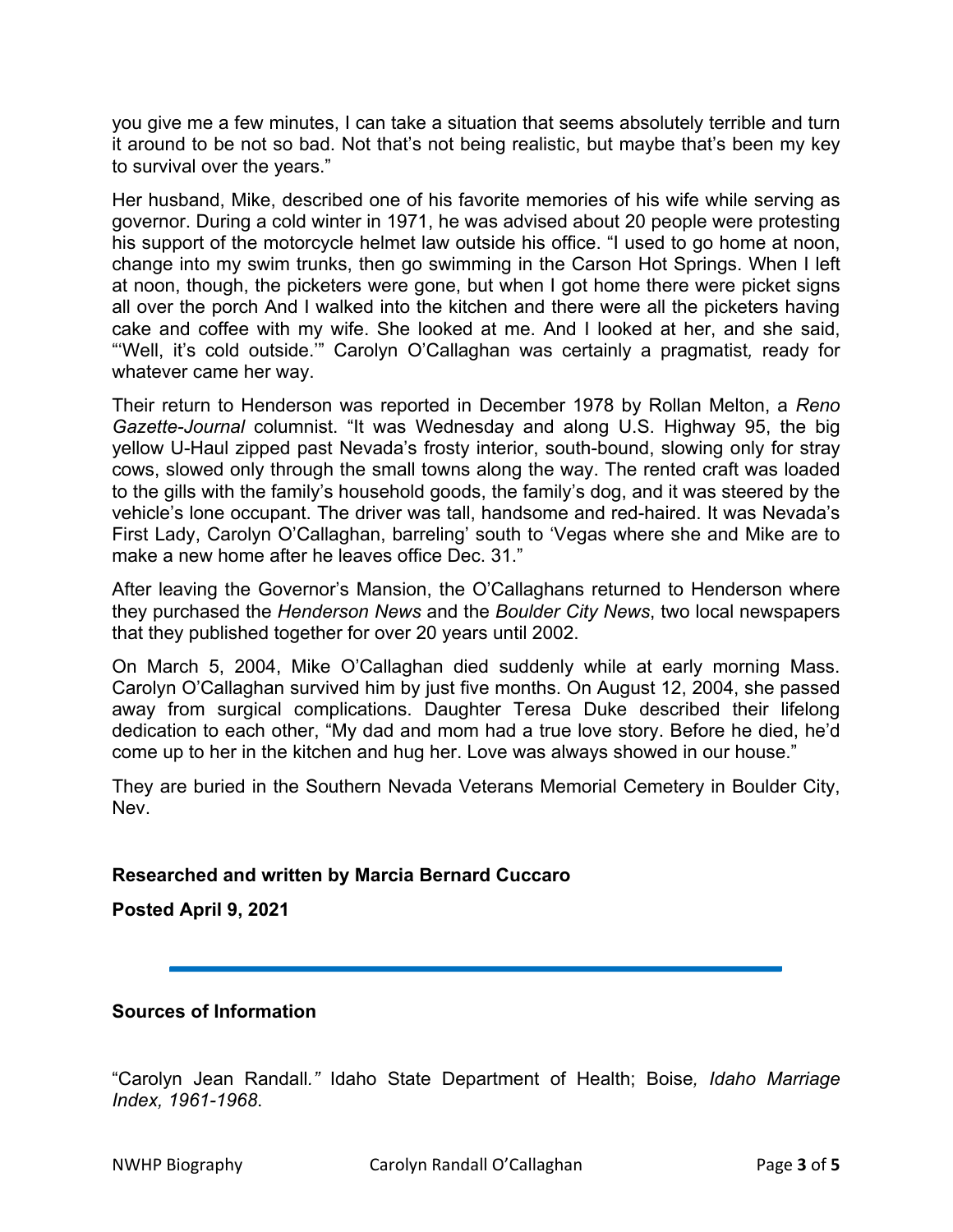"Carolyn Randall Engaged to Wed." *The Times-News* (Twin Falls, Idaho), July 8, 1954, p. 10.

"Carolyn Jean O'Callaghan." National Cemetery Administration, U.S. Veteran's Gravesites.

"Carolyn O'Callaghan laid to rest." *Las Vegas Sun* (Las Vegas, Nevada), August 13, 2004. Accessed March 2, 2021. https://m.lasvegassun.com/news/2004/aug/13/carolynocallaghan-laid-to-rest.

"Carolyn O'Callaghan." *Reno Evening Gazette* (Reno, Nevada), December 1, 1981, p.17, Sec: Lifestyle.

"Carolyn O'Callaghan, she knew Mike would win." *Reno Evening Gazette* (Reno, Nevada), November 28, 1970, p. 9.

"Christmas Seal drive halfway to \$80,000 goal." *Reno Evening Gazette* (Reno, Nevada), November 16, 1971, p.2.

"Dr. Juanita White heads state tuberculosis group*." Reno Evening Gazette* (Reno, Nevada), May 27, 1972, p.7.

Editorial. "A first lady for the ages." *Las Vegas Sun*, March 3, 2004, http://www.lasvegassun.com/news/2004/aug/10/editorial-a-first-lad-for-the-ages. Accessed March 3, 2021.

*Find a Grave,* database and images (https://www.findagrave.com : accessed 05 April 2021), memorial page for *Carolyn Randall O'Callaghan* (15 Dec 1935–7 Aug 2004), Find a Grave Memorial no. 38686300, citing Southern Nevada Veterans Memorial Cemetery, Boulder City, Clark County, Nevada, USA ; Maintained by Loose Moose (contributor 46961450) *.*

"Governor's wife named to office." *Reno Evening Gazette* (Reno, Nevada) January 23, 1971, p. 2.

"HBC Publications." *Mason Valley News* (Yerington, Nevada), September 2, 1994, p. 39.

Melton, Rollan. "Zippin' right along toward Las Vegas." *Reno Evening Gazette* (Reno, Nevada), December 22, 1978, p. 19.

"O'Callaghan dies in Las Vegas at age 68." *Reno Gazette-Journal* (Reno, Nevada), August 8, 2004, p. 28.

"O'Callaghan family matriarch dies at 68." *Las Vegas Sun* (Las Vegas, Nevada), August 9, 2004, p.29.

"O'Callaghan funeral." *Reno Gazette-Journal* (Reno, Nevada), May 12, 2004, p.9.

"Prominent floral designer Marjorie Atkinson dies." *Las Vegas Sun* (Las Vegas, Nevada), March 12, 1996. https://lasvegassun.com/news/1996/mar/12/prominent-floraldesigner-marjorie-atkinson-dies. Accessed March 3, 2021.